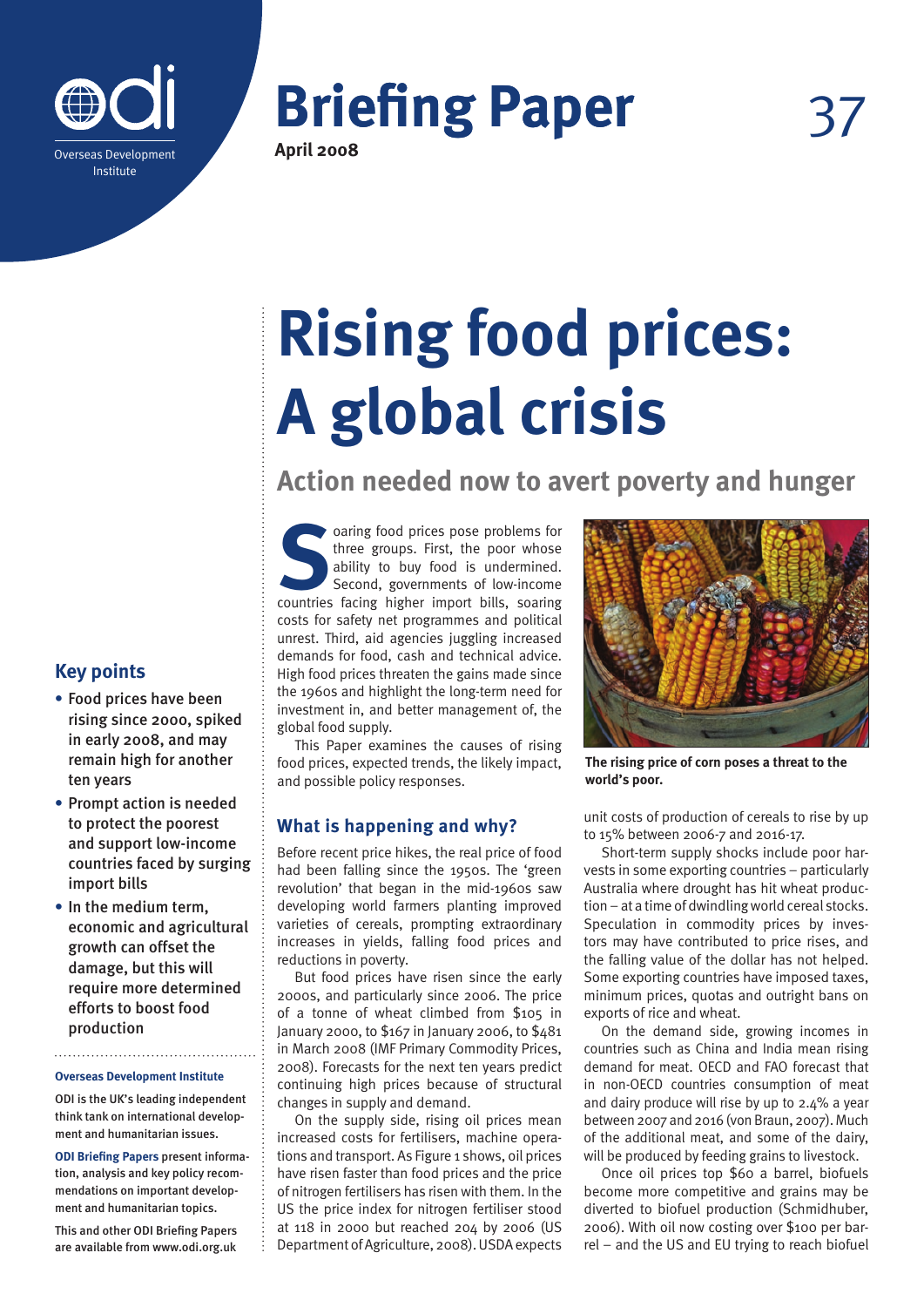

Commodity Food Price Index, 2005 = 100, includes Cereal, Vegetable Oils, Meat, Seafood, Sugar, Bananas, and Oranges Price Indices Crude Oil (petroleum), Price index, 2005 = 100, simple average of three spot prices; Dated Brent, West Texas Intermediate, and the Dubai Fateh. Source: IMF Commodity Price data, downloaded 12 March 2008 from http://www.imf.org/external/np/ res/commod/index.asp.



targets – grains, sugar and palm oil are increasingly used to produce ethanol and biodiesel. Some 80 million tonnes of maize went to US ethanol refineries in 2007 (OECD-FAO, 2007), against total US maize exports averaging 47 million tonnes a year (2000 to 2005). No wonder maize prices rose in 2007, despite one of the largest maize harvests ever seen.

Rising cereal costs are alarming, as they provide the bulk of the diet for many of the poor in developing countries. Rice and wheat prices soared in late 2007 and early 2008, up 60% and 89% respectively over 2007 levels (see Figure 2).

## **Future trends**

OECD, the Food and Agriculture Organisation (FAO) and USDA predict higher cereal prices over the

next 10 years than in the early 2000s, but lower prices than in late 2007. The current high prices are unlikely to last as farmers are expected to increase planting and yields in 2008. However, prices are unlikely to drop to former levels in the medium term. Compared to 2005 levels, the price of maize is likely to be higher by 40% in 2016-17, with wheat prices up by 20%, and rice by 14%.

## **Impact on the poor**

Rising food prices affect the poor directly, as producers and consumers, and indirectly, through the impact on their economies. The greatest concern is the impact on their food consumption. While most of the world's poor live in rural areas, not all are farmers, and even some farmers buy staples. The poor generally spend large fractions of their budgets on food, so rising prices make them more likely to reduce their food consumption (see Box 1). This may not mean as large a fall in calorie intake, as households may spend more on cheaper, calorierich staples and less on foods rich in protein and vitamins, such as meat, fish, dairy, fruit and vegetables, reducing the quality of their diet.

The short-term impacts are alarming: incomes fall by more than 25%, and food consumption by almost 20%. Medium-term prospects remain bleak, with incomes and food consumption down by 11% and 8% respectively.

# **Impact on farming**

Higher food prices could raise farmers' incomes if global price movements transmit to local markets, and if farmers can respond. However, transmission can be muted by policies on domestic prices and by transport costs. In inland Africa, for example, the effect of global price movements may be minor. In landlocked Malawi, it costs around \$50–60 a tonne to ship maize from the port of Beira, plus at least \$25 a tonne to ship maize from the Gulf of Mexico. When global maize prices were around \$100 a tonne, the import parity price for Malawi was at least \$175 a tonne, raising the value of domestically produced maize. As it costs around \$100 to produce a tonne of maize in Malawi, it always made sense for the country to grow as much as possible. With world prices at over \$200 a tonne, the incentives are even greater.

High transport costs that push up import parity prices also hold down export parity prices. With maize at \$100 a tonne, this would have been around \$25, but current price levels push it to \$125, so Malawi could conceivably consider export production — although current high levels of maize prices are unlikely to be sustained.

Experience suggests that farmers may lack the credit and inputs needed to respond in the short term. But they could benefit in the medium and long term, as in the Asian green revolutions and in many African countries in the recent past.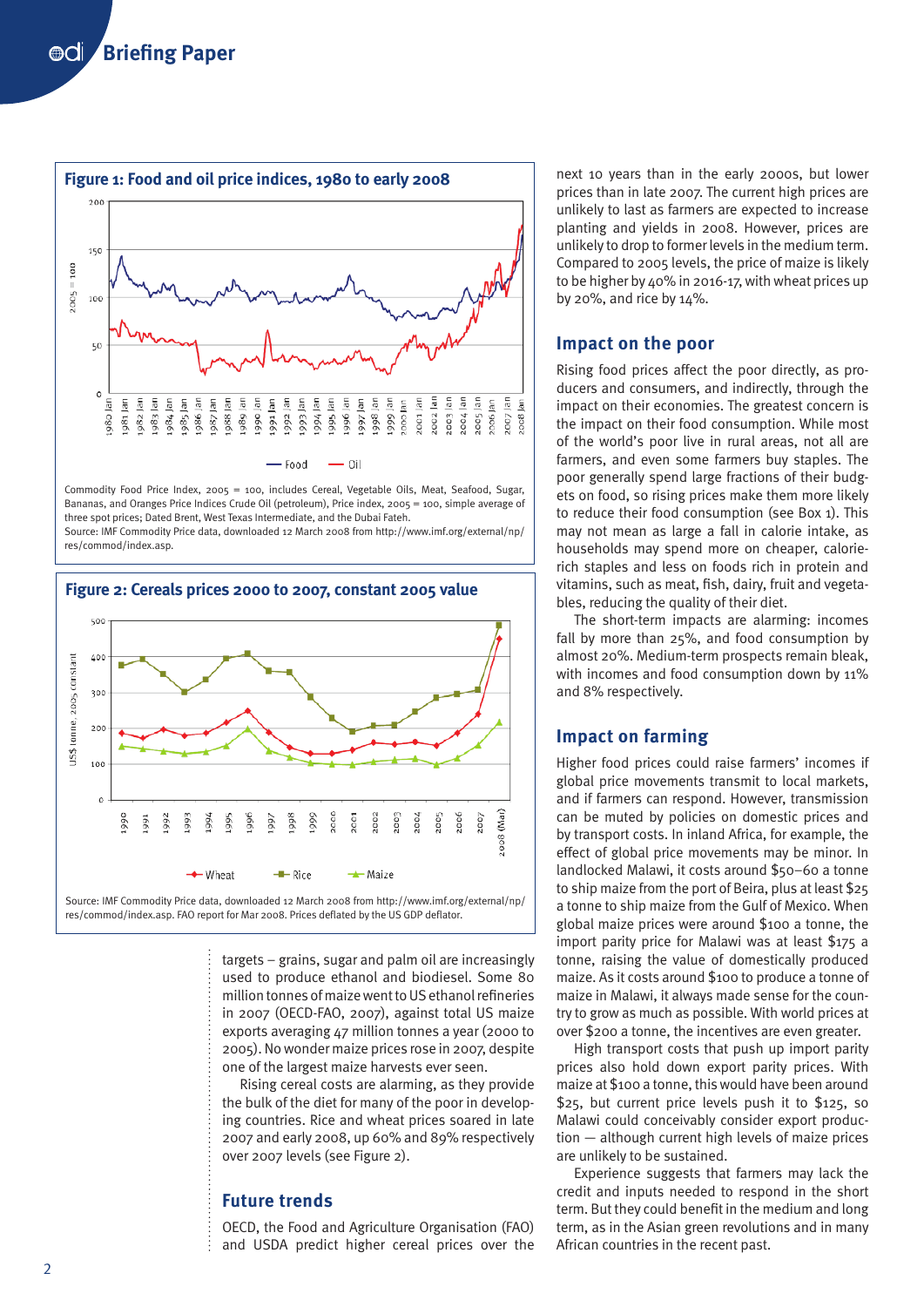**Briefing Paper** . ©al

# **Impact on low-income countries**

Low-income countries face inflationary pressure and rising import bills – both of which undermine economic growth and development. FAO estimates that food import bills for developing countries rose by 25% in 2007 (Shapouri and Rosen, 2008).

Many receive food aid that is likely to be reduced just when it is most needed. As food aid is programmed by budget, not volume, rising prices depress supply. With the World Food Programme (WFP) needing another \$500 million to sustain current operations, the likely outcome for these countries is that food availability will fall.

However, higher food prices are incentives to produce local food and could stimulate agriculture, cushioning the impact on the poor. In the coastal cities of West Africa, a shift to consumption of bread, rice and pasta based on imported grains at the expense of local yam, cocoyam, cassava, millet and sorghum could be reversed, giving a fillip to domestic farmers.

Outcomes, weighing costs to consumers against gains to farmers, are hard to predict but existing models shed some light (Box 2) on Cambodia. Effects vary, with farming households benefiting, and others losing out. Overall, the economy suffers and reduced consumer spending on other goods and services puts a brake on economic growth.

## **Policy recommendations**

Immediate action is needed to alleviate the distress caused by the price spikes, such as transfers to the poor or general food subsidies. Resources are needed to support WFP and compensate poor countries for higher import bills. Improved coordination across the UN and donors, and greater alignment with national efforts and priorities will be critical. In the medium term, growth can boost incomes to compensate for high food prices, but the right policies are needed to help farmers produce more food.

#### **Responding to the crisis**

The main options are compensating transfers and control of food prices. Transfers in the form of cash or vouchers would need to reach those facing undernutrition. However, this means compensating the poor while the nearly poor, who pay the same prices, are left out. Schemes to raise incomes through public works, with workers receiving wages rather than hand-outs, are more feasible. Examples of innovative schemes include Latin American conditional cash transfers and the introduction of universal old age pensions in India and South Africa.

Price controls can mean setting prices, but can be hard to enforce and could remove incentives for farmers to produce more. Food price subsidies might be wasteful, as wealthier consumers would also benefit. And subsidising 'inferior' foods is less popular, politically, than subsidising favoured items.

Developing countries have tried to manage food price rises through subsidies, reducing tariffs on

## **Box 1: Do biofuels lead to higher food prices and hungry people?**

In the early 2000s, 20 million tonnes of US maize went to ethanol plants. In 2007, 80 million tonnes were delivered – a figure expected to rise to 100 million by 2010, driven in large part by the Renewable Fuel Standard that requires 28 Billion litres of fuel in the US to come from alternative sources by 2012. Similar increases are being seen in Brazil, Canada, China and the EU. In South-East Asia, vast areas are shifting to oil palm, a key feedstock for biodiesel.

Demand for biofuels encourages the use of land for feedstock and it is no coincidence that feedstock prices are rising. Maize prices doubled between 2006 and 2008, while palm oil prices rose 2.5 times. IFPRI's IMPACT model predicts that maize prices will rise by 26% by 2020 under current plans for biofuels production, and by 72% with drastic expansion.

#### **Percentage changes in world prices by 2020: Two scenarios**

|                 | <b>Biofuel expansion (a)</b> | <b>Drastic biofuel expansion (b)</b> |
|-----------------|------------------------------|--------------------------------------|
| Cassava         | 11                           | 27                                   |
| <b>Maize</b>    | 26                           | 72                                   |
| <b>Oilseeds</b> | 18                           | 44                                   |
| <b>Sugar</b>    | 11.5                         | 27                                   |
| <b>Wheat</b>    | 8.3                          | 20                                   |

Notes: (a) Based on actual biofuel production plans/projections in relevant countries and regions; (b) Based on doubling actual biofuel production plans/projections in relevant countries and regions. Source: IFPRI IMPACT projections (in constant prices) in von Braun 2007.

With current technology (and given US and EU subsidies and targets), it seems that biofuels will push up food prices. This could be offset if poor farmers in developing countries had the same incentives as farmers in North America and Europe, and if technical advances that would allow grasses and woody biomass to be converted to biofuel can be realised. Biofuels could then become an important source of income for poor farmers, but – for now – those who see biofuels as a threat to the hungry have a point.

Sources: OECD FAO (2007), Peskett et al. (2007), von Braun (2007), Schmidhuber (2006).

#### **Box 2: Impact of rising food prices on households in Cambodia**

A Computable General Equilibrium (CGE) model of the Cambodian economy has simulated the impacts of a 26% increase in rice prices in the medium term. Not surprisingly, a higher rice price stimulates a 13% increase in rice production and rice exports rise by more than 80%. Rice farmers benefit, but the rest of economy suffers. Resources shift from other farm activities to paddy fields, so livestock and fish production decline. Higher rice prices reduce household spending on other goods and services, depressing the economy. GDP falls by around 0.2%. Farming households are better off, with incomes for surplus producers rising by almost  $4\%$ ; but other households see incomes fall by around 2%.

Source: Initial computations using a CGE for Cambodia.

imported grains, and by limiting or taxing grain exports (FAO, 2008). This last could exacerbate the price spike and depress incentives to farmers to increase output.

Many low-income countries face the double shock of rising bills for oil and food imports, hindering growth and pushing up inflation. At the same time, efforts to protect the poor from rising food prices could mean heavy increases in the cost of social programmes.